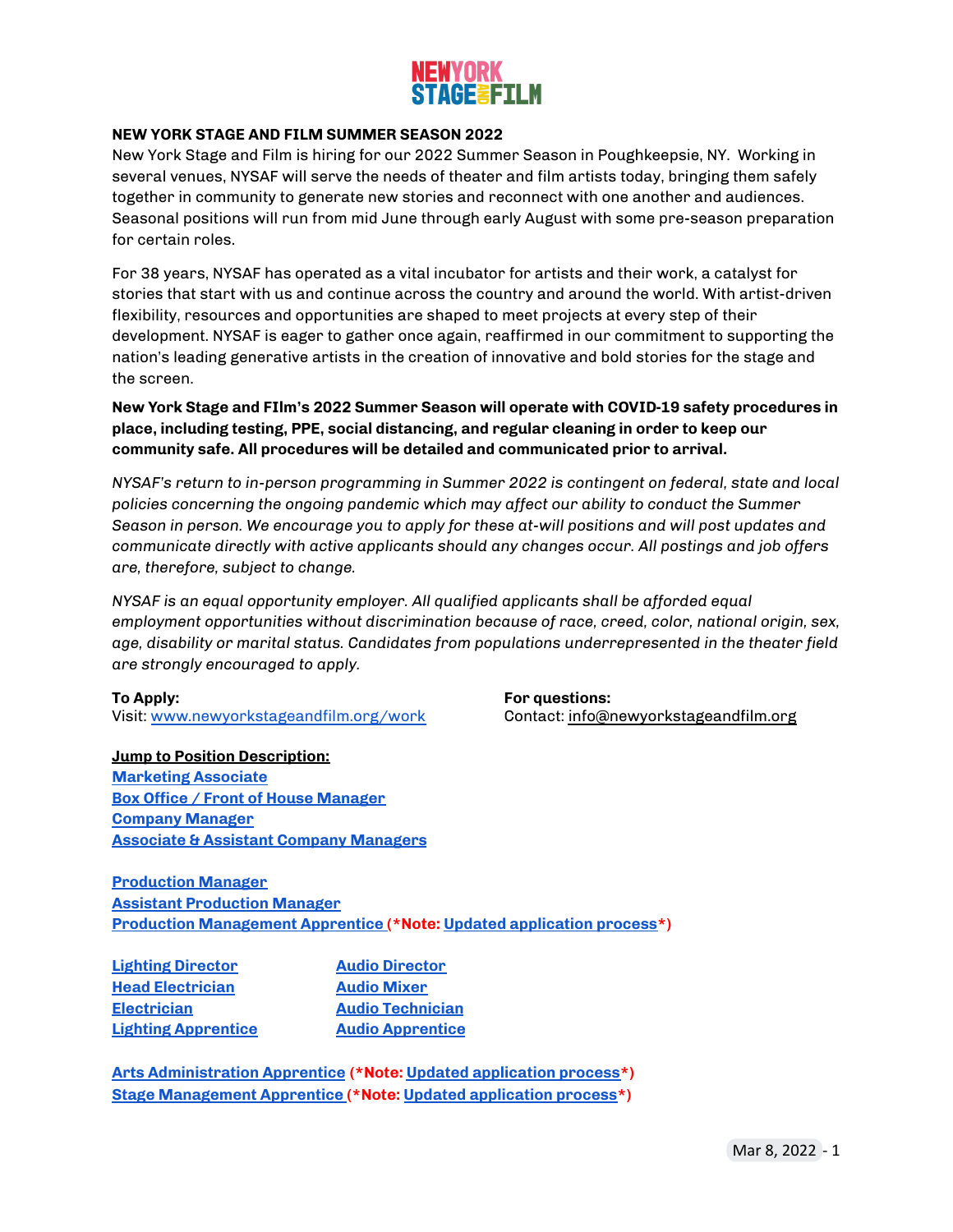

### <span id="page-1-0"></span>**MARKETING ASSOCIATE**

This is a seasonal position paid approximately \$625-\$650/wk per week. Any pre-season planning will be compensated. The Marketing Associate is required to be in residence in the Hudson Valley from late June through early August 2021. Housing, transportation, and a \$75 weekly food stipend are provided.

The Marketing Associate will oversee the creation, coordination, and implementation of marketing initiatives to promote the New York Stage and Film brand and public performances in the 2022 Summer Season. A primary focus of the position is on graphic design and the creation of digital marketing/media.

Responsibilities include:

- Build seasonal show marketing emails and manage targeted pre/post-show email campaigns (Mailchimp). Track and report performance to maximize audience reach and effectiveness. Make recommendations accordingly.
- Manage email subscribers and update organizational email database.
- Assist in the creation of media for digital campaigns for the Summer Season across all social and web channels, in partnership with the NYSAF full time staff and creatives.
- Curate and create content to be shared across the organizations' social media platforms aimed at boosting engagement and amplifying the organization's brand
- Liaise with outside creative contractors on the creation and capture of collateral for the organization
- Support digital asset management, including working with NYSAF team and creatives to collect and organize photos and videos for the Summer Season
- Maintain, manage, and update New York Stage and Film website
- Collect and layout text for all digital programs and manage proofing process
- Work with NYSAF team to market the Summer Season in the Hudson Valley including: News paper and magazine, social media, Posting in local businesses, ect.
- Work with the Director of Individual Giving and Engagement to manage sponsorships with local businesses
- Work closely with the NYSAF community to build a safe, respectful, and anti-rasict environment; Display and promote multi-cultural competency and sensitivity

- Highly-organized, detail oriented, positive attitude; able to be responsive to a multitude of individuals and communication styles
- Prior social media and graphic design experience
- Knowledge of the Hudson Valley press and marketing community is a plus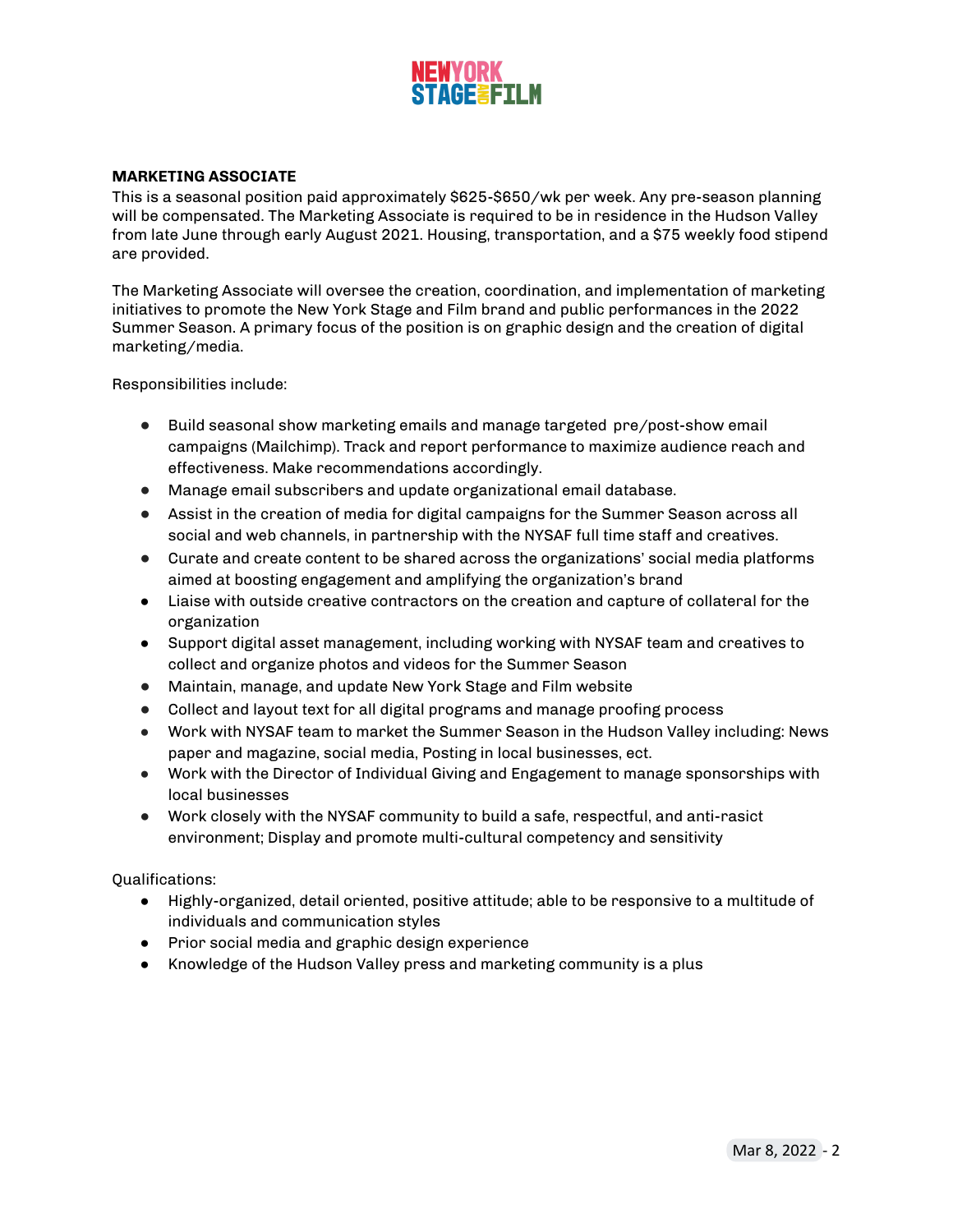

### <span id="page-2-0"></span>**BOX OFFICE / FRONT OF HOUSE MANAGER**

This is a seasonal position paid approximately \$625-\$650/wk per week. Pre-season planning will be compensated. The **Box Office/ Front of House Manager (BO/FOH)** is required to be in residence in the Hudson Valley from late June through early August 2021. Housing, transportation, and a food stipend are provided.

The **BO/ FOH Manager** will oversee the planning, coordination, and implementation of all aspects of audience services for all public performances in the New York Stage and Film's 2022 Summer Season. They will ensure a hospitable, smooth and efficient Front of House and Box Office operations including the reservation of tickets, audience communication, guest check-in and guest seating. Managing a team of box office assistants and ushers, the BO/ FOH manager leads by example at all times and provides the highest level of customer service to all guests.

### **Responsibilities include:**

- Work as box office lead during public performances, ensuring that patron concerns/issues are handled in an effective manner and reporting is accurate
- Manage the day-to-day operations of the box office, including but not limited to daily reporting, maintaining up-to-date patron information, scheduling, processing orders and donations, etc.
- Work with patrons over the phone, online, and in-person to process orders, answer questions and provide information about the Summer Season
- Assist with season show building in our ticketing system
- Manage ticketing holds for community organizations, NYSAF artists, supporters and other VIP patrons
- Help build pre-performance audience communications and communicate information regarding performances and organizational policies to patrons
- Manage guest's front of house experience including implementing NYSAF COVID-19 Safety Policies, organizing will-call/ check in and coordinating audience seating.
- Demonstrate excellent customer service skills and comprehensive problem-solving skills when resolving patron ticketing and seating issues
- Check performance and front of house space before every performance to ensure that all areas are clean and arranged correctly.
- Recruit, schedule, train and lead the front of house team
- Participate in setting up and cleaning and restoring front of house spaces at the end of the season
- Work closely with the NYSAF community to build a safe, respectful, and anti-rasict environment; Display and promote multi-cultural competency and sensitivity
- Interface with partner venues to assure a smooth front of house and box office experience for patrons

- Highly-organized, detail oriented, positive attitude; able to be responsive to a multitude of individuals and communication styles
- Prior hospitality, Box Office, Front of House and/or event management experience preferred; or the capacity to discuss applicable experience
- Familiarity with Hudson Valley performing arts communities is a plus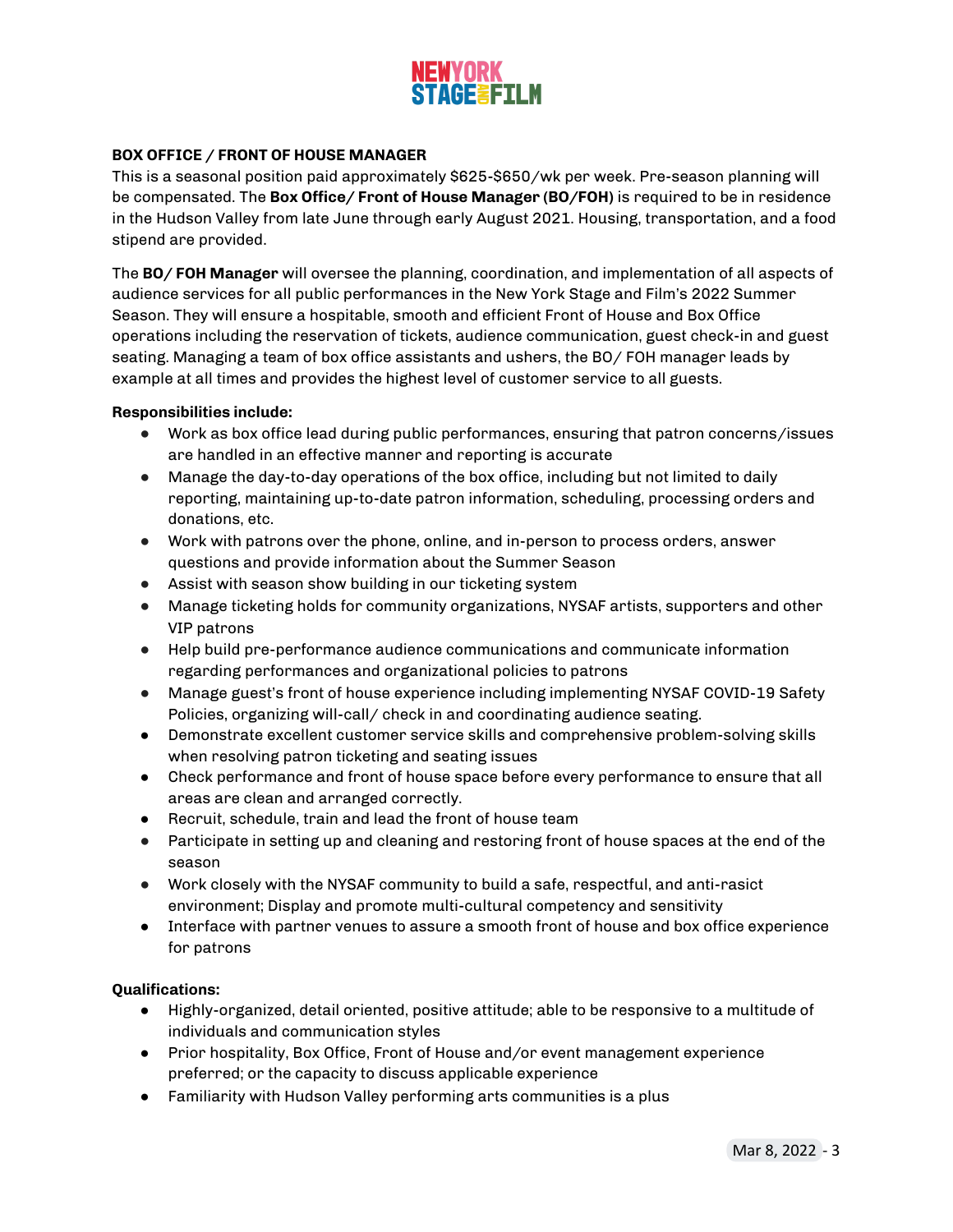

### <span id="page-3-0"></span>**COMPANY MANAGER**

This is a seasonal position paid approximately \$900 per week. Pre-season planning will be compensated. The Company Manager is required to be in residence in the Hudson Valley from mid June through early August 2022. Housing, transportation, and a \$75 weekly food stipend are provided.

The COMPANY MANAGER works closely with the Artistic Director and Artistic Producer to oversee the day-to-day experience of all artists and staff in residence during the NYSAF Summer Season.

Responsibilities include:

- Assist in implementing NYSAF's COVID-19 Safety Policies including completing the required Covid-19 safety training provided by NYSAF
- Manage housing assignments for all artists and staff in residence
- Coordinate housing turnover schedule and logistics including third-party linen suppliers and cleaners
- Communicate housing repair needs through proper channels
- Coordinate travel logistics for all artists and staff in residence
- Communicate resources for day-to-day living, including food options, medical needs, postal services, laundering services, local transportation, etc.
- Coordinate special events for the artists and staff in residence
- Supervise Company Management budget line in collaboration with seasonal GM and/or Executive Director
- Supervise staff of four assistants.
- Work closely with the NYSAF community to build a safe, respectful, and anti-rasict environment; Display and promote multi-cultural competency and sensitivity.

- Highly-organized, detail oriented, positive attitude; able to be responsive to a multitude of individuals and communication styles
- Prior hospitality, artist relations, and/or event management experience preferred; or the capacity to discuss applicable experience
- Driver's license and clean driving record required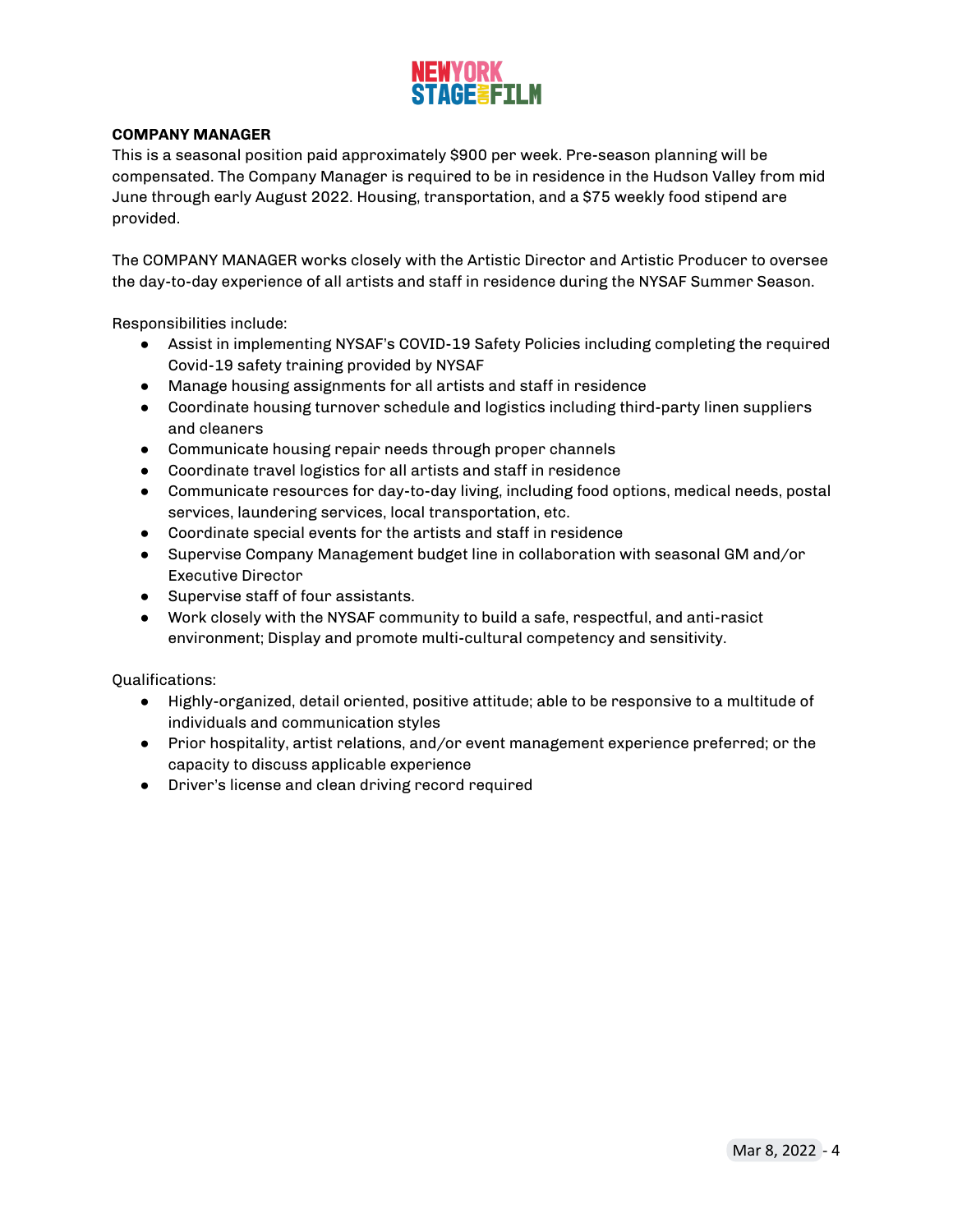### <span id="page-4-0"></span>**ASSOCIATE & ASSISTANT COMPANY MANAGERS**

These are seasonal positions paid approximately \$600 per week. The Associate & Assistant Company Managers are required to be in residence in the Hudson Valley from mid June through early August 2022. Housing, transportation, and a \$75 weekly food stipend are provided. Work week: 45 hours; approved overtime will be compensated.

The ASSOCIATE & ASSISTANT COMPANY MANAGERS work closely with the Company Manager to oversee the day-to-day experience of all artists and staff in residence during the NYSAF Summer Season.

Responsibilities include assisting the Company Manager with the following:

- Implementing NYSAF's COVID-19 Safety Policies
- Managing housing assignments for all artists and staff in residence
- Coordinating housing turnover schedule and logistics including third-party linen suppliers and cleaners
- Communicating housing repair needs through proper channels
- Coordinating travel logistics for all artists and staff in residence
- Communicating resources for day-to-day living, including food options, medical needs, postal services, laundering services, local transportation, etc.
- Coordinating special events for the artists and staff in residence
- Managing Company Management budget line
- Working closely with the NYSAF community to build a safe, respectful, and anti-rasict environment; Display and promote multi-cultural competency and sensitivity.

- Highly-organized, detail oriented, positive attitude; able to be responsive to a multitude of individuals and communication styles
- Prior hospitality, artist relations, and/or event management experience preferred; or the capacity to discuss applicable experience
- Driver's license and clean driving record recommended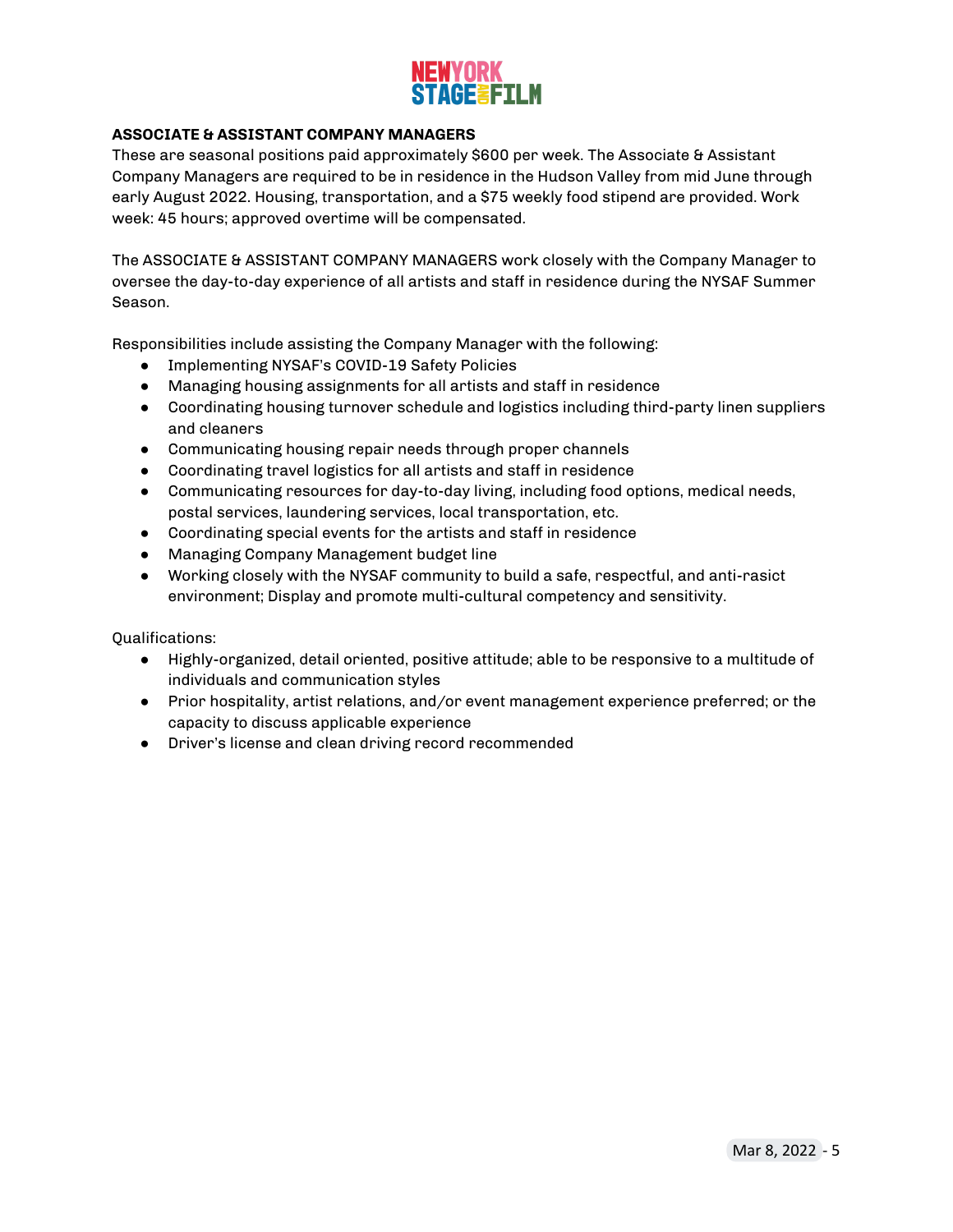

### <span id="page-5-0"></span>**PRODUCTION MANAGER**

This is a seasonal position paid approximately \$900 per week. Pre-season planning will be compensated. The Production Manager is required to be in residence in the Hudson Valley from mid June through early August 2022. Housing, transportation, and a \$75 weekly food stipend are provided.

The PRODUCTION MANAGER works closely with the Artistic Director and Artistic Producer to oversee the safe and orderly operations of NYSAF activities as a part of the 2022 season.

Responsibilities include:

- Assist in implementing NYSAF's COVID-19 Safety Policies including completing the required Covid-19 safety training provided by NYSAF
- Oversee budgeting and execution of multiple workshop presentations of works-in-process at various locations on a staggered timeline
- Supervise technical department staff and assistant production management staff
- Draft and adhere to production schedule for all departments
- Schedule and facilitate production meetings
- Determine need and schedule for overhire
- Read and respond to daily rehearsal reports and facilitate communication between departments
- Attend technical and dress rehearsals and public presentations, as needed
- Supervise load-in and strike for all production elements
- Equipment inventory and documentation
- Cost reporting
- Safety Training
- Vendor Negotiation
- Work closely with the NYSAF community to build a safe, respectful, and anti-rasict environment; Display and promote multi-cultural competency and sensitivity.

- Highly-organized, detail oriented, positive attitude; able to be responsive to a multitude of individuals and communication styles
- Previous Production Management and budgetary experience preferred, or capacity to discuss applicable experience
- Driver's license and clean driving record recommended
- Complete understanding of backstage etiquette. A good working knowledge of technical theater practices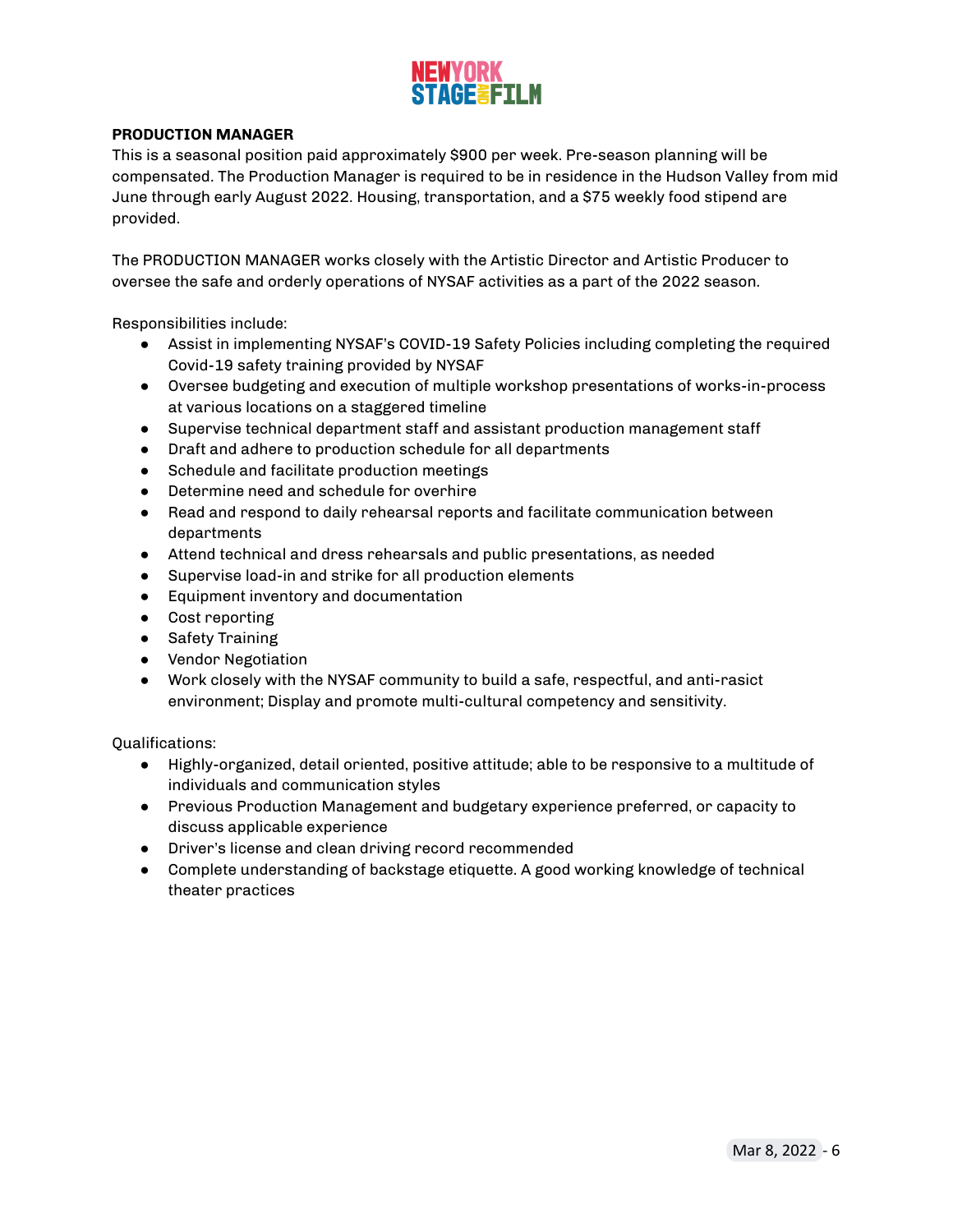

### <span id="page-6-0"></span>**ASSISTANT PRODUCTION MANAGER**

This is a seasonal position paid approximately \$600 per week. The Assistant Production Manager is required to be in residence in the Hudson Valley from mid June through early August 2022. Housing, transportation, and a \$75 weekly food stipend are provided. Work week: 45 hours; approved overtime will be compensated.

The ASSISTANT PRODUCTION MANAGER works closely with the Production Manager to oversee the safe and orderly operations of NYSAF activities as a part of the 2022 season.

Responsibilities may include assisting the Production Manager with the following:

- Implementing NYSAF's COVID-19 Safety Policies
- Managing budget and execution of multiple workshop presentations of works-in-process at various locations on a staggered timeline
- Drafting and adhering to production schedule for all departments
- Managing production meetings
- Reading and responding to daily rehearsal reports and facilitate communication between departments
- Attending technical and dress rehearsals and public presentations
- Managing load-in and strike for all production elements
- Equipment inventory and documentation
- Cost reporting
- Safety Training
- Working closely with the NYSAF community to build a safe, respectful, and anti-rasict environment; Display and promote multi-cultural competency and sensitivity.

- Highly-organized, detail oriented, positive attitude; able to be responsive to a multitude of individuals and communication styles
- Previous Production Management experience preferred, or capacity to discuss applicable experience
- Understanding of backstage etiquette. A good working knowledge of technical theater practices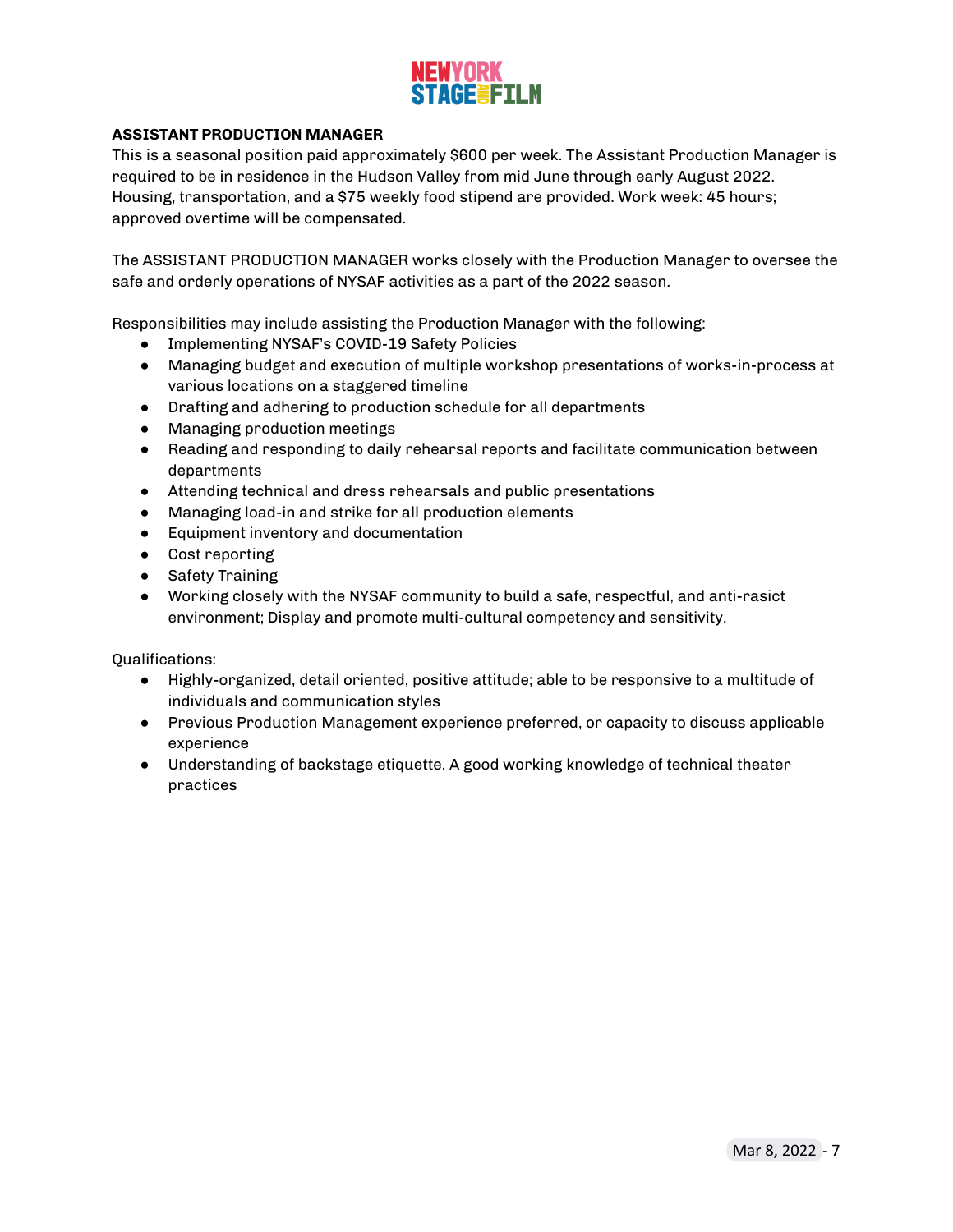

### <span id="page-7-0"></span>**LIGHTING DIRECTOR**

This is a seasonal position paid approximately \$900 per week. Pre-season planning will be compensated. The Lighting Director is required to be in residence in the Hudson Valley from mid June through early August 2022. Housing, transportation, and a \$75 weekly food stipend are provided.

The LIGHTING DIRECTOR works closely with the Head Electrician, Electrician Lighting Apprentice, and other members of the Production Staff to oversee the Lighting Department and NYSAF Summer Season operations. This position reports to the Production Manager.

Responsibilities include:

- Assist in implementing NYSAF's COVID-19 Safety Policies and follow all health and safety protocols.
- Oversee all operations and safety of the lighting department including run of show and maintenance duties.
- Design lighting system and rep plot for workshop presentations in outdoor and indoor locations.
- Maintain inventory of house gear
- Coordinate ordering/rental/purchase of all necessary lighting equipment
- Maintain the focus of all lighting instruments and positions.
- Program the light board as needed.
- General care and maintenance of the lighting system including all house gear and any rental equipment. Replace faulty lamps, burned color gels, and batteries.
- Generate and maintain any paperwork for the show including written instructions, check lists, and cue lists.
- Monitor lighting supplies available for the run
- Participate in production meetings; attend technical and dress rehearsals and performances as needed
- Supervise load-ins, hangs and focuses of all electrics, run strikes; Set up, power on, and strike tech table gear as required.
- Help hire and supervise the electrics department
- Safety, upkeep, and operations of all NYSAF work spaces and tools.
- Work closely with other artists to build a safe, respectful, and anti-rasict environment; Display and promote multi-cultural competency and sensitivity.

- Skilled in organization, details management, time management, and positive leadership
- Working knowledge of theatrical rigging and lighting practices, including AutoCAD or VectorWorks drafting knowledge, basic programming skills, and the ability to hang and focus lighting instruments.
- Previous theatrical electrics experience preferred, or the capacity to discuss applicable experience
- Complete understanding of backstage etiquette. A good working knowledge of technical theater practices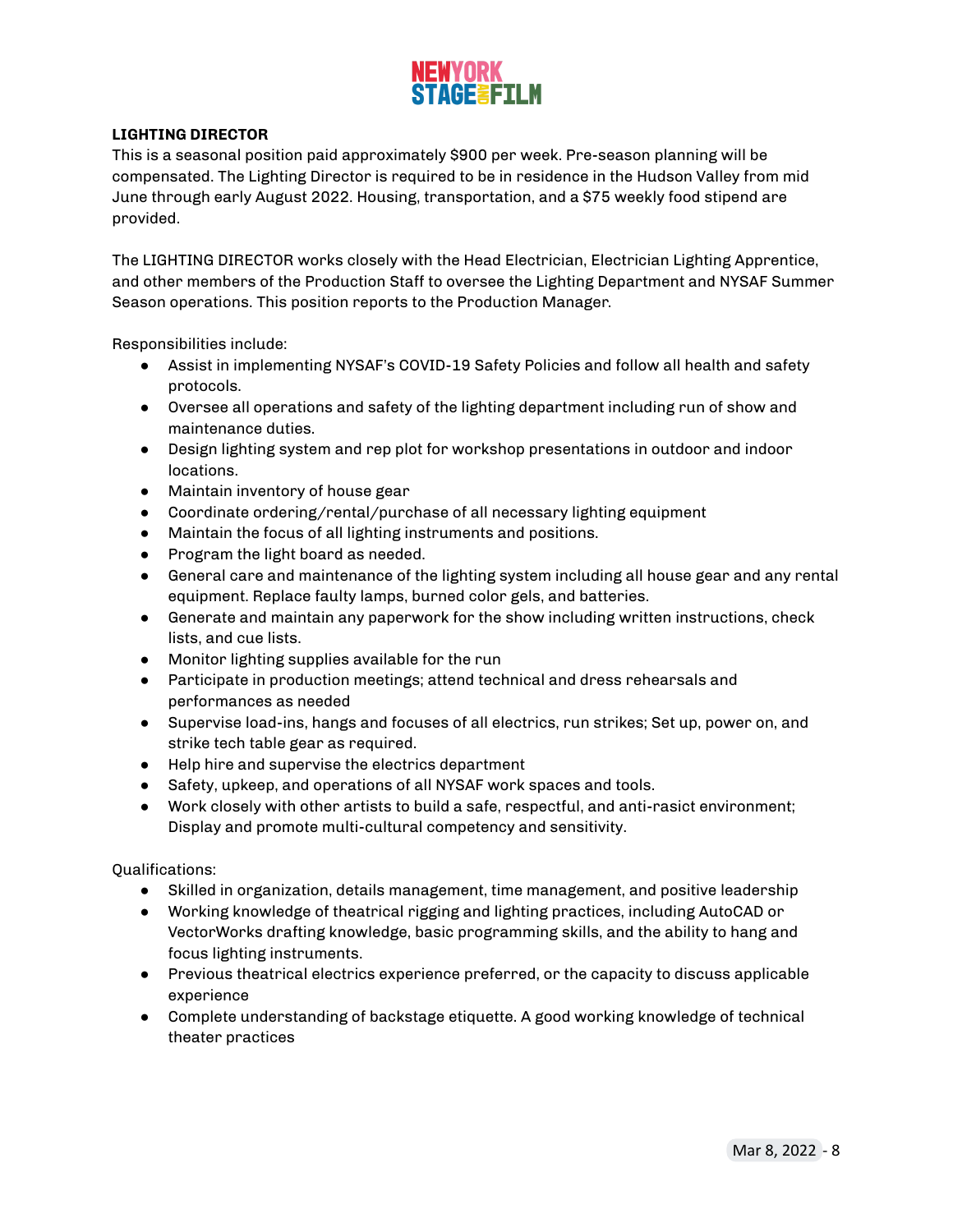

### <span id="page-8-0"></span>**HEAD ELECTRICIAN**

This is a seasonal position paid approximately \$600 per week. The Head Electrician is required to be in residence in the Hudson Valley from mid June through early August 2022. Housing, transportation, and a \$75 weekly food stipend are provided. Work week: 45 hours; approved overtime will be compensated.

The HEAD ELECTRICIAN works closely with the Lighting Director to oversee the Lighting Department and NYSAF Summer Season operations. This position reports to the Lighting Director.

Responsibilities may include:

- Assist in implementing NYSAF's COVID-19 Safety Policies and follow all health and safety protocols.
- Communicate with Lighting Director to accurately execute repertory plots and maintain artistic standards
- Installation of light plots, supervising the electrics crew during work sessions, making sure all instruments and properly installed, circuited and functional
- Assist the Lighting Director with preparations as needed
- Maintain accurate paperwork for each presentation
- Maintain safe environment in indoor and outdoor theater settings
- General care and maintenance of the lighting system including all house gear and any rental equipment.
- Monitor lighting supplies available for the run
- Participate in production meetings; attend technical and dress rehearsals and performances as needed
- Safety, upkeep, and operations of all NYSAF work spaces and tools.
- Work closely with other artists to build a safe, respectful, and anti-rasict environment; Display and promote multi-cultural competency and sensitivity.

- Skilled in organization, details management, time management, and positive leadership
- Knowledge of theatrical lighting systems, instruments, equipment and software; theatrical rigging, electricity and wiring
- Previous theatrical electrics experience preferred, or the capacity to discuss applicable experience
- Complete understanding of backstage etiquette. A good working knowledge of technical theater practices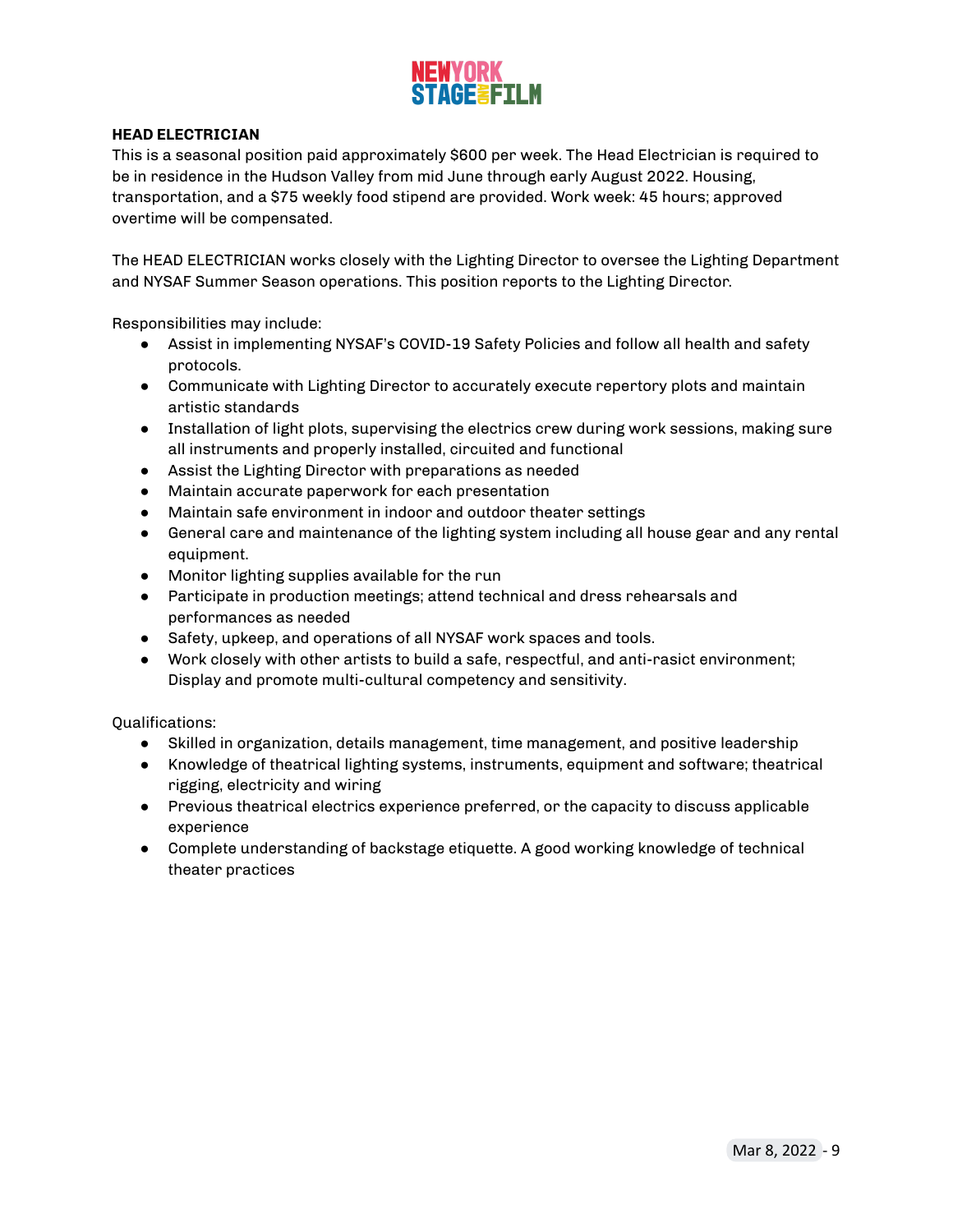

### <span id="page-9-0"></span>**ELECTRICIAN**

This is a seasonal position paid approximately \$600 per week. The Electrician is required to be in residence in the Hudson Valley from mid June through early August 2022. Housing, transportation, and a \$75 weekly food stipend are provided. Work week: 45 hours; approved overtime will be compensated.

The ELECTRICIAN works closely with the Lighting Director and Head Electrician to oversee the Lighting Department and NYSAF Summer Season operations. This position reports to the Lighting Director.

Responsibilities may include:

- Assist in implementing NYSAF's COVID-19 Safety Policies and follow all health and safety protocols.
- Communicate with Lighting Director and Head Electrician to accurately execute repertory plots and maintain artistic standards
- Installation of light plots, making sure all instruments and properly installed, circuited and functional
- Assist the Lighting Director and Head Electrician with preparations as needed
- Maintain accurate paperwork for each presentation
- Maintain safe environment in indoor and outdoor theater setting
- General care and maintenance of the lighting system including all house gear and any rental equipment.
- Monitor lighting supplies available for the run
- Participate in production meetings; attend technical and dress rehearsals and performances as needed
- Safety, upkeep, and operations of all NYSAF work spaces and tools.
- Work closely with other artists to build a safe, respectful, and anti-rasict environment; Display and promote multi-cultural competency and sensitivity.

- Skilled in organization, details management, time management, and positive leadership
- Knowledge of theatrical lighting systems, instruments, equipment and software; theatrical rigging, electricity and wiring
- Previous theatrical electrics experience preferred, or the capacity to discuss applicable experience
- Understanding of backstage etiquette. A good working knowledge of technical theater practices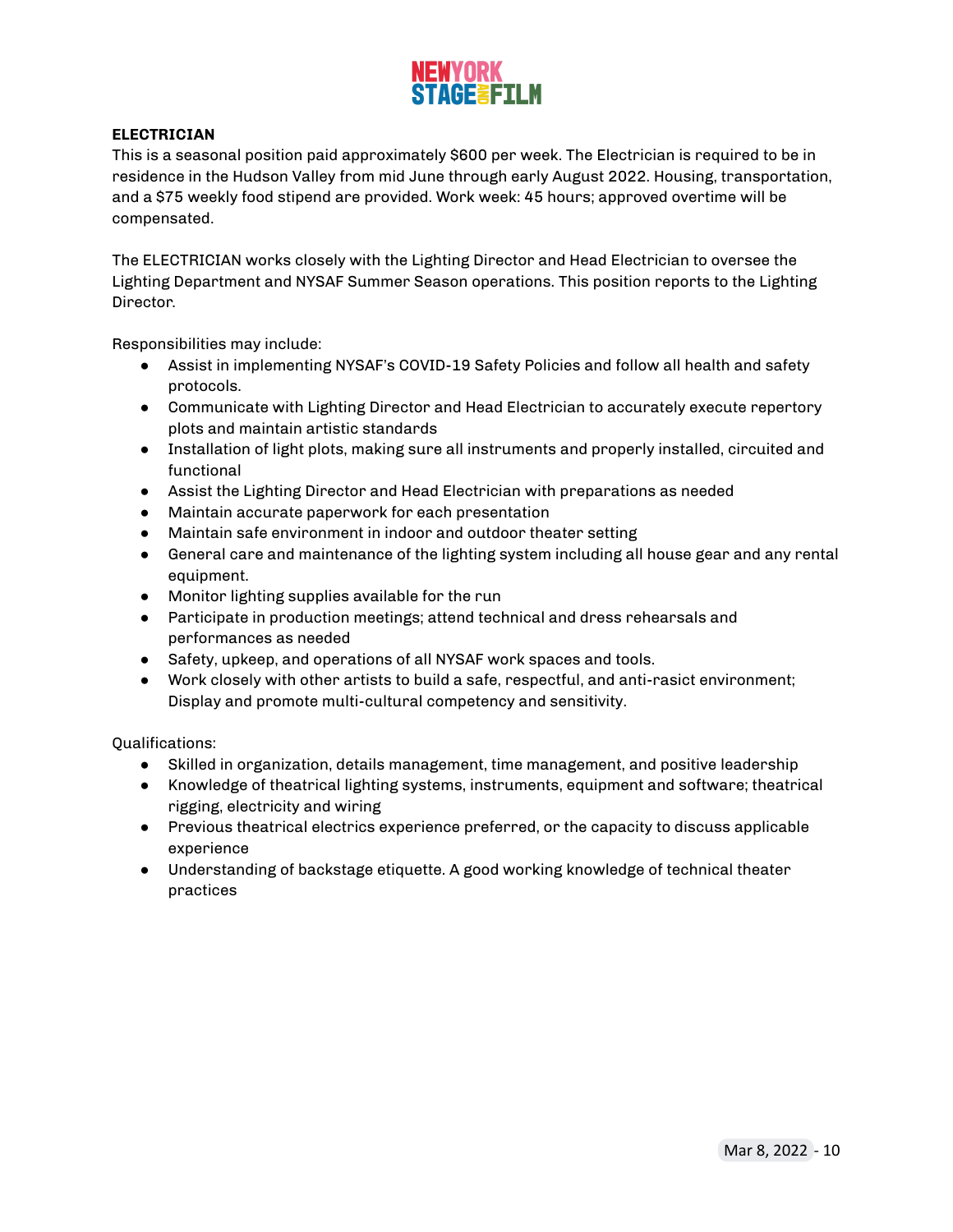### <span id="page-10-0"></span>**AUDIO DIRECTOR**

This is a seasonal position paid approximately \$900 per week. Pre-season planning will be compensated. The Audio Director is required to be in residence in the Hudson Valley from mid June through early August 2022. Housing, transportation, and a \$75 weekly food stipend are provided.

The AUDIO DIRECTOR works closely with the Audio Mixer, Audio Technician, Audio Apprentice, and other members of the Production Staff to oversee the Audio Department and NYSAF Summer Season operations. This position reports to the Production Manager.

Responsibilities include:

- Assist in implementing NYSAF's COVID-19 Safety Policies and follow all health and safety protocols.
- Oversee all operations and safety of the sound department including run of show and maintenance duties.
- Design sound system for workshop presentations in outdoor and indoor locations.
- Maintain inventory of house gear
- Coordinate ordering/rental/purchase of all necessary sound equipment
- Maintaining audio systems, Qlab files, and back-line equipment through load in, tech, performances, and strike.
- Generate and maintain any paperwork for the show including written instructions, check lists, and cue lists.
- Maintain safe environment in indoor and outdoor theater setting
- Monitor audio supplies available for the run
- Participate in production meetings; attend technical and dress rehearsals and performances
- Supervise load-ins and run strikes; set up, power on, and strike tech table gear as required.
- Help hire and supervise the audio department
- Safety, upkeep, and operations of all NYSAF work spaces and tools.
- Work closely with other artists to build a safe, respectful, and anti-rasict environment; Display and promote multi-cultural competency and sensitivity.

- Skilled in organization, details management, time management, and positive leadership
- Experience with wireless microphones; proficient in QLab, mixing & programming digital consoles, and digital audio distribution systems; knowledge of electrical safety practices and theatrical riggings systems
- Previous theatrical audio experience preferred, or the capacity to discuss applicable experience
- Complete understanding of backstage etiquette. A good working knowledge of technical theater practices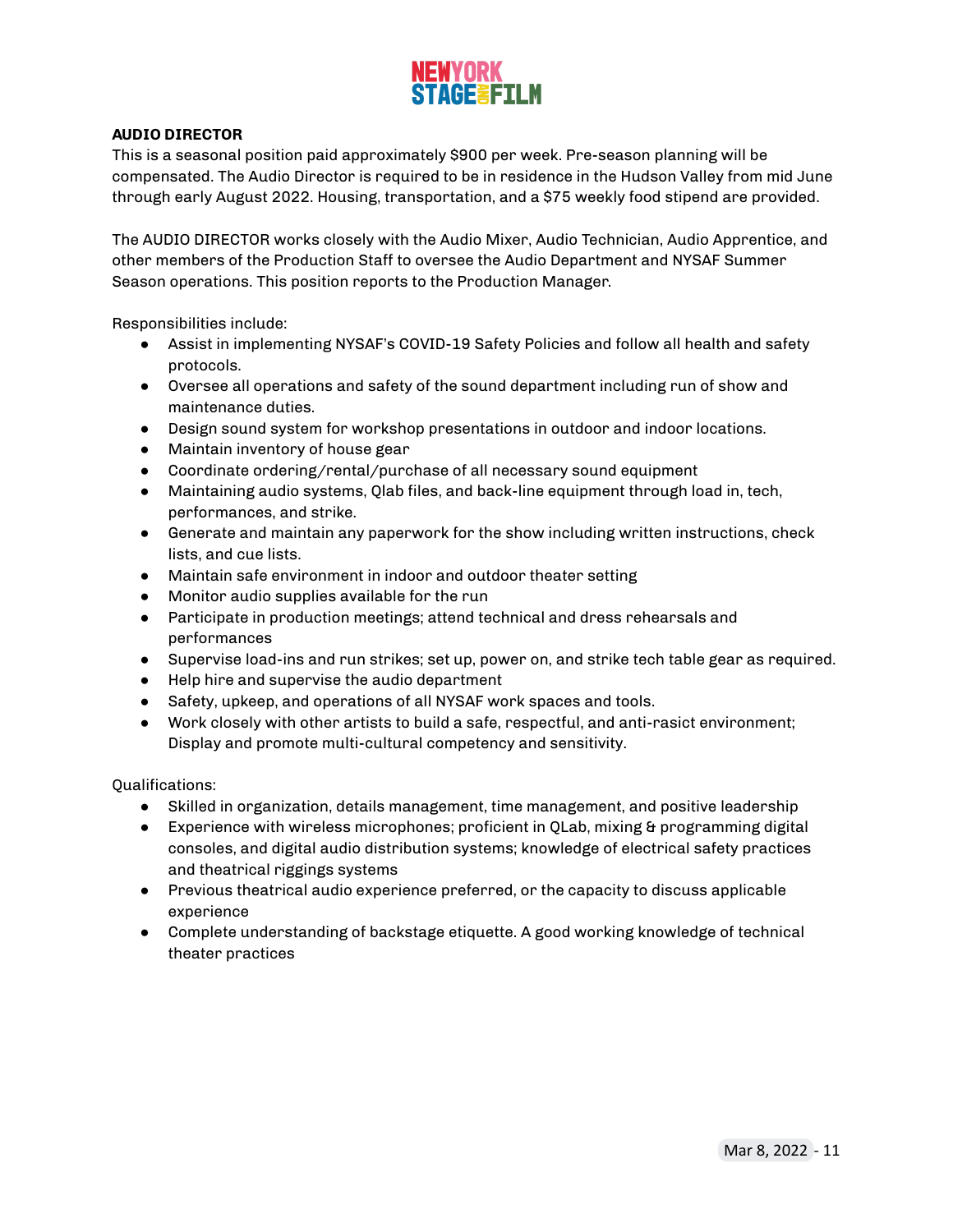

### <span id="page-11-0"></span>**AUDIO MIXER**

This is a seasonal position paid approximately \$600 per week. The Audio Mixer is required to be in residence in the Hudson Valley from mid June through early August 2022. Housing, transportation, and a \$75 weekly food stipend are provided. Work week: 45 hours; approved overtime will be compensated.

The AUDIO MIXER works closely with the Audio Director, Audio Technician, Audio Apprentice, and other members of the Production Staff to oversee the Audio Department and NYSAF Summer Season operations. This position reports to the Audio Director.

Responsibilities may include:

- Assist in implementing NYSAF's COVID-19 Safety Policies and follow all health and safety protocols.
- Communicate with Audio Director to accurately execute sound systems and maintain department operations
- Assist Audio Director in maintaining all audio equipment (including rental gear), audio systems, Qlab files, and paperwork; as well as repairing sound and communications equipment as needed
- Program and operate seasonal sound board(s), including mixing various sized musical presentations
- Maintain safe environment in indoor and outdoor theater setting
- Monitor audio supplies available for the run
- Participate in production meetings; attend technical and dress rehearsals and performances as needed
- Assist with load-ins and run strikes; set up, power on, and strike tech table gear as required.
- Safety, upkeep, and operations of all NYSAF work spaces and tools.
- Work closely with other artists to build a safe, respectful, and anti-rasict environment; Display and promote multi-cultural competency and sensitivity.

- Skilled in organization, details management, time management, and positive leadership
- Experience with wireless microphones; proficient in QLab, mixing & programming digital consoles, and digital audio distribution systems; knowledge of electrical safety practices and theatrical riggins systems
- Experience mixing musicals
- Previous theatrical audio experience preferred, or the capacity to discuss applicable experience
- Complete understanding of backstage etiquette. A good working knowledge of technical theater practices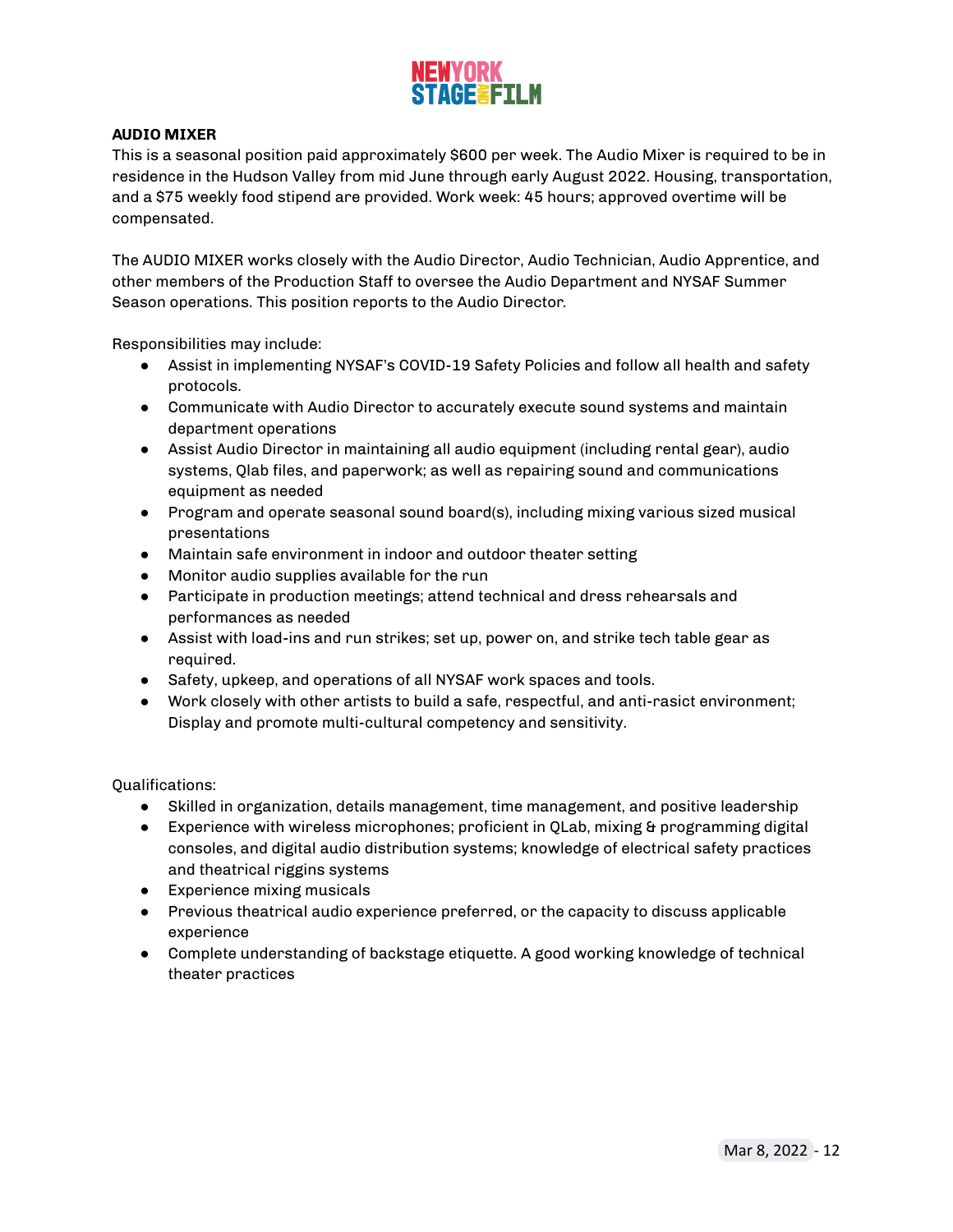

### <span id="page-12-0"></span>**AUDIO TECHNICIAN**

This is a seasonal position paid approximately \$600 per week. The Audio Technician is required to be in residence in the Hudson Valley from mid June through early August 2022. Housing, transportation, and a \$75 weekly food stipend are provided. Work week: 45 hours; approved overtime will be compensated.

The AUDIO TECHNICIAN works closely with the Audio Director, Audio Mixer, Audio Apprentice, and other members of the Production Staff to oversee the Sound Department and NYSAF Summer Season operations. This position reports to the Audio Director.

Responsibilities may include:

- Assist in implementing NYSAF's COVID-19 Safety Policies and follow all health and safety protocols.
- Communicate with Audio Director to accurately execute sound systems and maintain department operations
- Assist Audio Director in maintaining all audio equipment (including rental gear), audio systems, Qlab files, and paperwork; as well as repairing sound and communications equipment as needed
- Program and operate seasonal sound board(s)
- Maintain safe environment in indoor and outdoor theater setting
- Monitor audio supplies available for the run
- Participate in production meetings; attend technical and dress rehearsals and performances as needed
- Assist with load-ins and run strikes; set up, power on, and strike tech table gear as required.
- Safety, upkeep, and operations of all NYSAF work spaces and tools.
- Work closely with other artists to build a safe, respectful, and anti-rasict environment; Display and promote multi-cultural competency and sensitivity.

- Skilled in organization, details management, time management, and positive leadership
- Experience with wireless microphones; proficient in QLab, mixing & programming digital consoles, and digital audio distribution systems; knowledge of electrical safety practices and theatrical riggins systems
- Previous theatrical audio experience preferred, or the capacity to discuss applicable experience
- Complete understanding of backstage etiquette. A good working knowledge of technical theater practices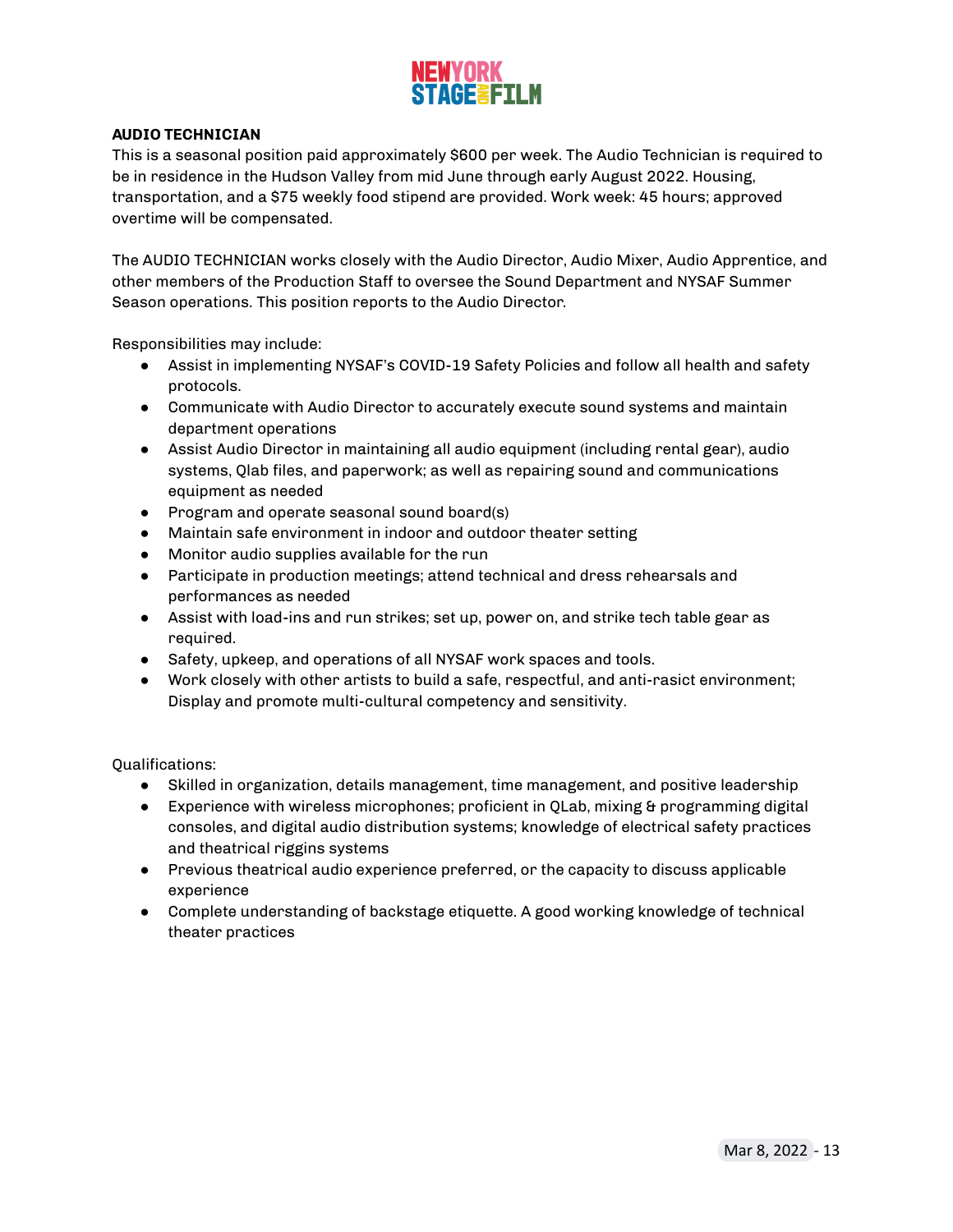

### <span id="page-13-0"></span>**APPRENTICESHIPS - AUDIO & LIGHTING**

These are seasonal positions paid \$528 per week. Apprentices are required to be in residence in the Hudson Valley from mid June through early August 2022. Housing, transportation, and a \$75 weekly food stipend are provided. Work week: 40 hours; approved overtime will be compensated.

APPRENTICES work closely with their department colleagues to oversee the NYSAF Summer Season operations. Each position reports to their respective department head.

**AUDIO APPRENTICE:** Assist Audio Department during tech and production including loading in, changing over, hanging and balancing audio equipment, maintaining equipment, mixing, sound board operation, and striking.

**LIGHTING APPRENTICE:** Assist the Lighting Department during tech and production including loading-in, changing over, hanging and focusing electrics, maintaining equipment, striking and operating the lighting board.

\*\*\*

The New York Stage and Film Apprentice program supports the next generation of theater artists with an unparalleled opportunity to live, work, and train alongside top professionals. The Apprentice program is best suited for individuals who have a basic understanding of their department, and who are seeking a robust learning environment to further them on their respective trajectories. Applicants do not need to be in degree-seeking programs to be eligible. NYSAF encourages individuals with unconventional yet applicable experience to apply.

\*\*\*

*Please note: NYSAF apprenticeships are competitive. The deadline for these positions is open-ended. We will review applications on a rolling basis. Interviews may be requested any time between January - April.*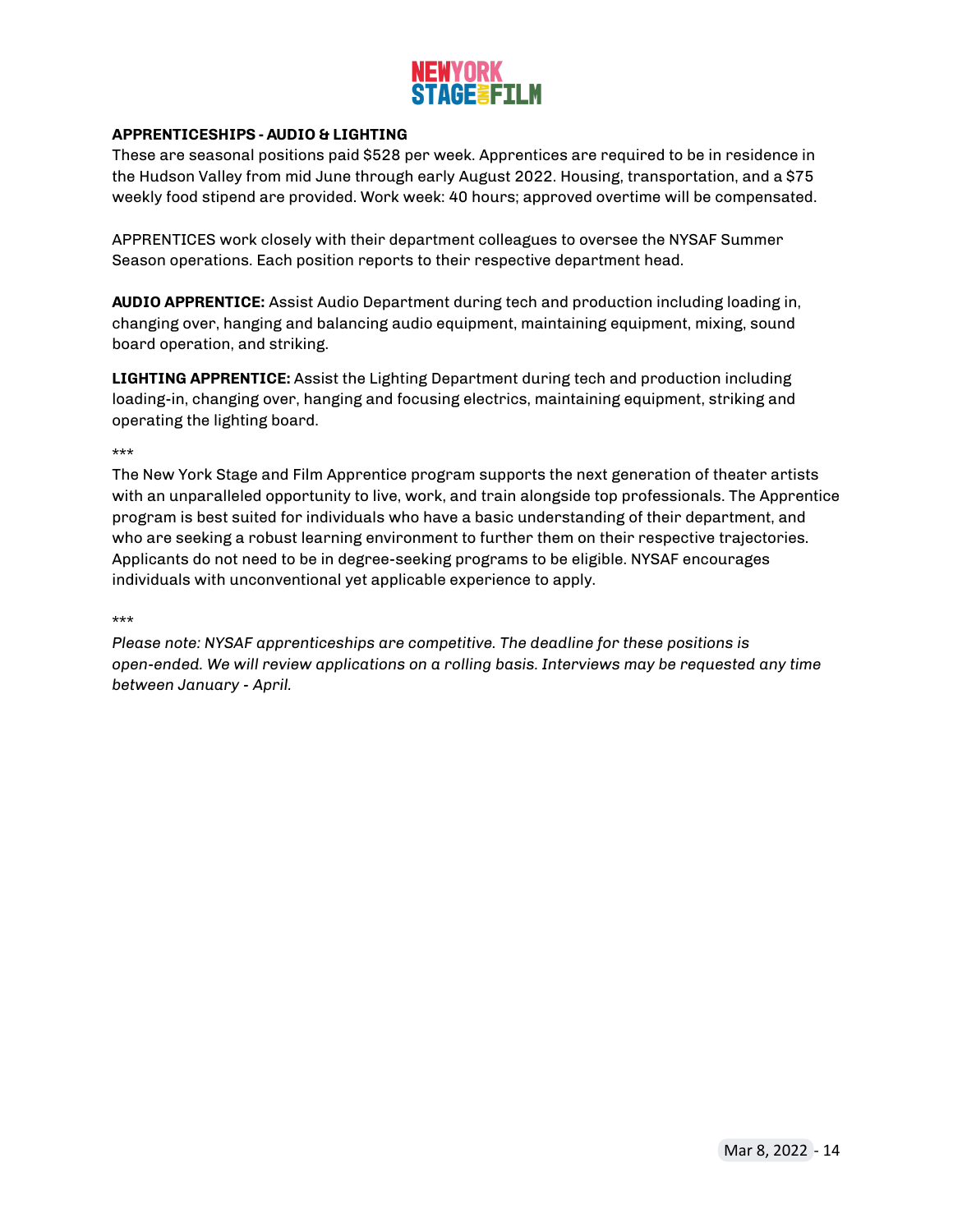

### **APPRENTICESHIPS - MANAGEMENT**

### **\*NOTE: PLEASE READ THROUGH UPDATED [APPLICATION](#page-15-0) PROCESS FOR THESE POSITIONS\***

These are seasonal positions paid \$528 per week. Apprentices are required to be in residence in the Hudson Valley from mid June through early August 2022. Housing, transportation, and a \$75 weekly food stipend are provided. Work week: 40 hours; approved overtime will be compensated.

**ARTS ADMINISTRATION APPRENTICE:** Provide a range of support for the Producing and Management team, including the Artistic Director, Artistic Producer, Executive Director, Development Manager, and General Manager. Responsibilities may intersect multiple spheres including line producing, logistics, communications, artist hospitality, audience support, and general administrative support (paperwork, databases, organization), etc. Ideal for candidates with an interest in the inner workings of a process-oriented organization. Helpful skills include: the ability to organize, prioritize, and multi-task; adaptable communication tactics; joyful approach to an evolving landscape.

**PRODUCTION MANAGEMENT APPRENTICE:** Assist the production manager and the assistant production manager in all general management responsibilities, including vendor negotiations, budget tracking, rehearsal/presentation room set-up, technical supervision, and other Production responsibilities. The perfect opportunity for someone who is organized, possesses strong interpersonal skills, passionate and knowledgeable about the technical side of theater production, and has some strong administrative experience.

**STAGE MANAGEMENT APPRENTICES:** Assist Equity Stage Managers on developmental workshops and presentations, and provide room support for individual artists and small project teams in-residence. This is the perfect opportunity for someone who is organized, possesses strong interpersonal skills, passionate and knowledgeable about the technical side of theater production, and has a desire to get hands-on experience working with an experienced stage manager.

### \*\*\*

The New York Stage and Film Apprentice program supports the next generation of theater artists with an unparalleled opportunity to live, work, and train alongside top professionals. The Apprentice program is best suited for individuals who have a basic understanding of their department, and who are seeking a robust learning environment to further them on their respective trajectories. Applicants do not need to be in degree-seeking programs to be eligible. NYSAF encourages individuals with unconventional yet applicable experience to apply.

**\*NOTE: PLEASE READ THROUGH UPDATED [APPLICATION](#page-15-0) PROCESS FOR THESE POSITIONS\***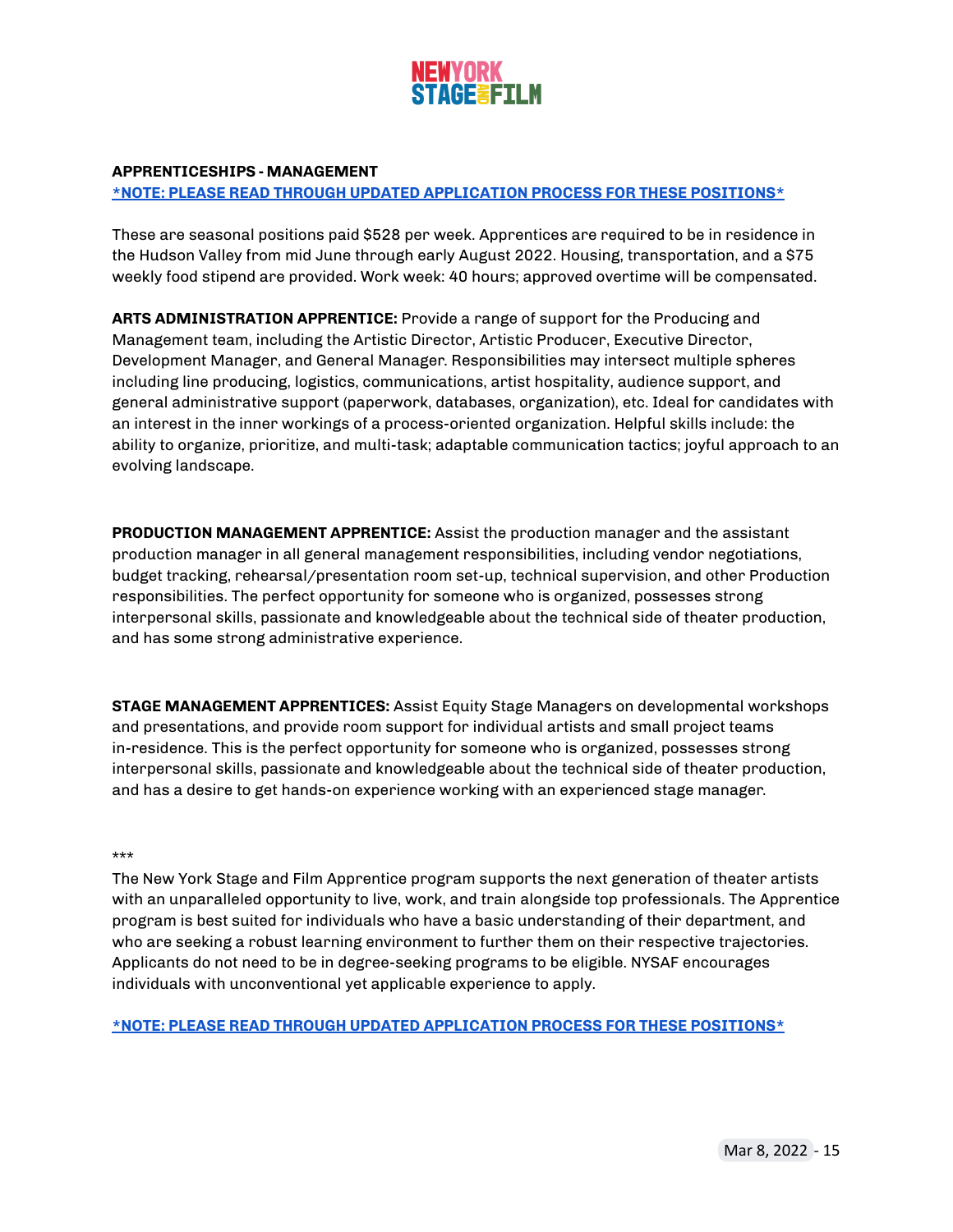

### <span id="page-15-0"></span>**APPLICATION PROCESS - MANAGEMENT APPRENTICESHIPS Context**

As an organization committed to process, New York Stage and Film is evolving our staffing practice, starting with our 2022 Management Apprenticeships. The process will now include a phase of community review, expanding the expertise and points of view that will lead us to invitations for interviews. We look forward to learning from the impact of these adjustments.

### **Application Dates**

| <b>Application Open</b>  | Wednesday, January 12 |
|--------------------------|-----------------------|
| <b>Application Close</b> | Sunday, February 27   |

### **Application Process**

### *Community Review (March 1 - 20)*

A panel of former staff members, apprentices, and NYSAF artists will read applicants' materials, and will recommend candidates based on their connection to NYSAF's values, need for the program, and applicable experience.

### *Interview (March 21 - April 15***)**

Candidates advanced from the Community Review will be invited to interview with a NYSAF full-time staff member and/or their department head. NYSAF will then make position offers between April 15 - May 1.